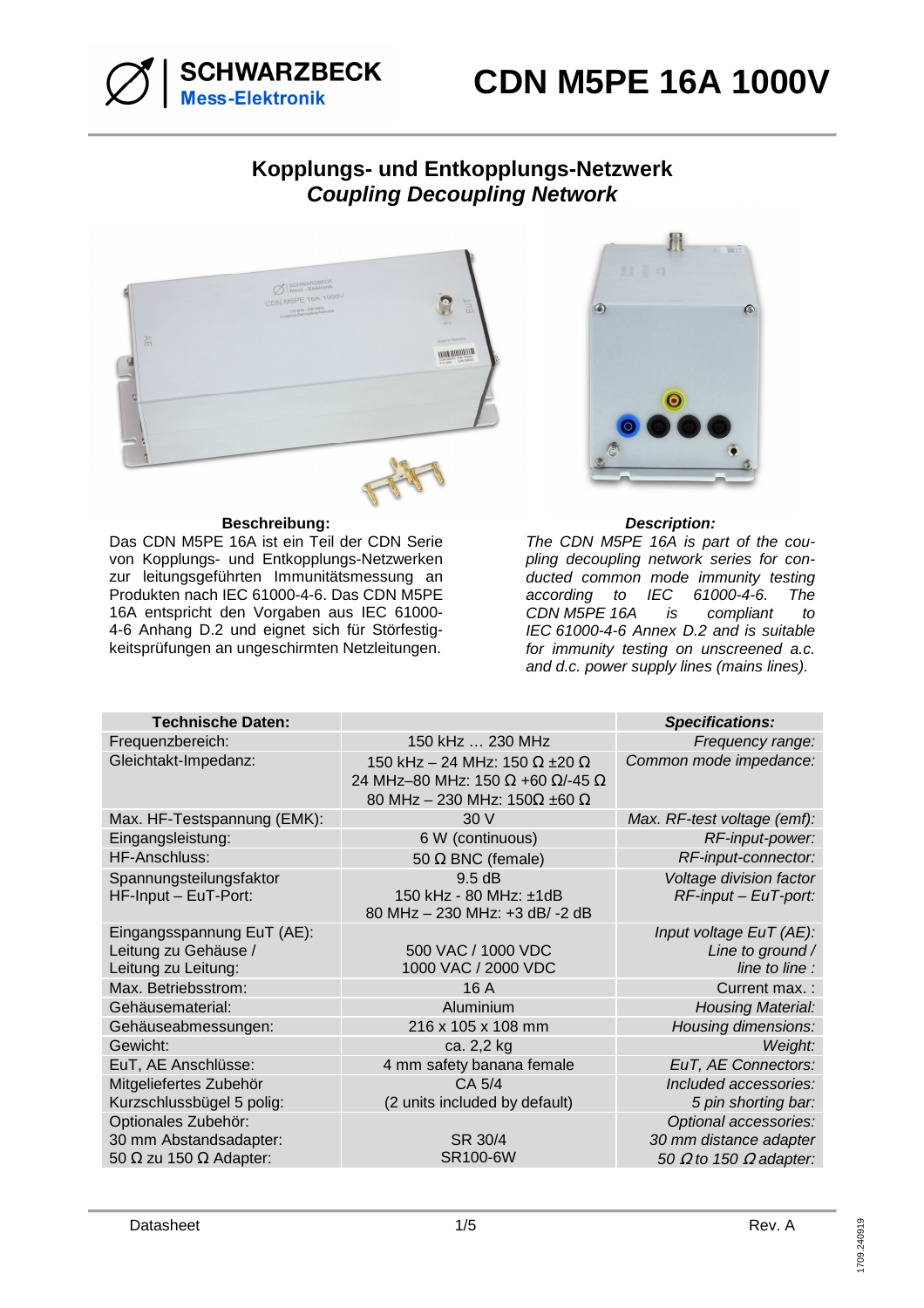

Das CDN M5PE 16A ist für Messungen an netzbetriebenen Geräten bis 16 A Stromaufnahme vorgesehen. Der Frequenzbereich umfasst 150 kHz bis 230 MHz. Im Bild 5 wird das Prinzipschaltbild gezeigt.

Alle CDN's erfüllen die Anforderungen der Norm IEC 61000-4-6 und werden mit individuellen Prüfprotokollen für die Gleichtaktimpedanz und das Spannungsteilungsmaß ausgeliefert. Weitere typische Messdiagramme sind in Bild 3 und 4 enthalten.

Zur Überprüfung oder Kalibrierung des Messaufbaus sind diverse optional erhältliche Zubehörteile verfügbar.

### **Wichtiger Hinweis.**

**Die Kurzschlussbügel dürfen niemals verwendet werden, wenn das CDN mit dem Stromversorgungsnetz verbunden ist!** 

Parallel zu den AE-seitigen Kondensatoren sind jeweils 2 MΩ Entladewiderstände enthalten.

Prinzipiell sind immer gegenüberliegende Anschlüsse miteinander verbunden, verwenden die gleiche Buchsenfarbe und können für beliebige Phasen verwendet werden. Eine Ausnahme bildet der PE-Anschluss. Er besitzt immer eine grün/gelb gefärbte Buchse welche auf der AE-Seite leitend mit dem Gehäuse verbunden ist.

Die Erdung zum Messaufbau erfolgt über die leitende Grundplatte des CDN. Zusätzlich ist auf der AE-Seite ein M4 Schraubanschluss und alternativ eine 4 mm Buchse zur Erdung vorgesehen. Zur Befestigung des CDN's sind vier 6 mm Nuten auf der nicht lackierten Grundplatte vorhanden.

Zur Erhöhung der Betriebssicherheit sind die netzspannungsführenden Anschlüsse als Sicherheitsbuchsen ausgeführt. Es wird empfohlen, für eigene Adapter spezielle 4 mm Sicherheitsstecker zu verwenden. Diese sind optional erhältlich.

The CDN M5PE 16A is intended to inject common mode disturbance signals to power supply or mains lines (unscreened) in the frequency range from 150 kHz to 230 MHz. The circuitry is shown in Fig. 5.

All CDNs comply to the requirements of IEC 61000-4-6. Each CDN comes with individually measured data and a calibration certificate for the common mode impedance and the voltage division factor. Further typical data can be found in fig. 3 and fig. 4

A variety of calibration adapters and other accessories are available as option.

### **Important Note:**

**The optional shorting adapters must not be used if the CDN is connected to mains!** 

The capacitors at the AE-side are equipped with 2 MΩ discharging resistors.

Corresponding terminals are always located in opposite position and can be recognized by the terminal color. They can be used for any phase, except for PE! The PE-terminal with its yellow-green color is connected to the metal housing at the AE-side.

The connection to ground can be accomplished using the ground plane of the CDN. Additionally there is a M4 thread located at the AE side to ground as well as a 4 mm socket to connect the device to ground. The CDN is equipped with 4 mounting notches of 6 mm width at the baseplate.

To improve the operational safety the mains voltage-carrying connections are carried out as security sockets. We recommend to use special 4 mm security plugs if you plan to design your own adapters. Those connectors can be purchased optionally.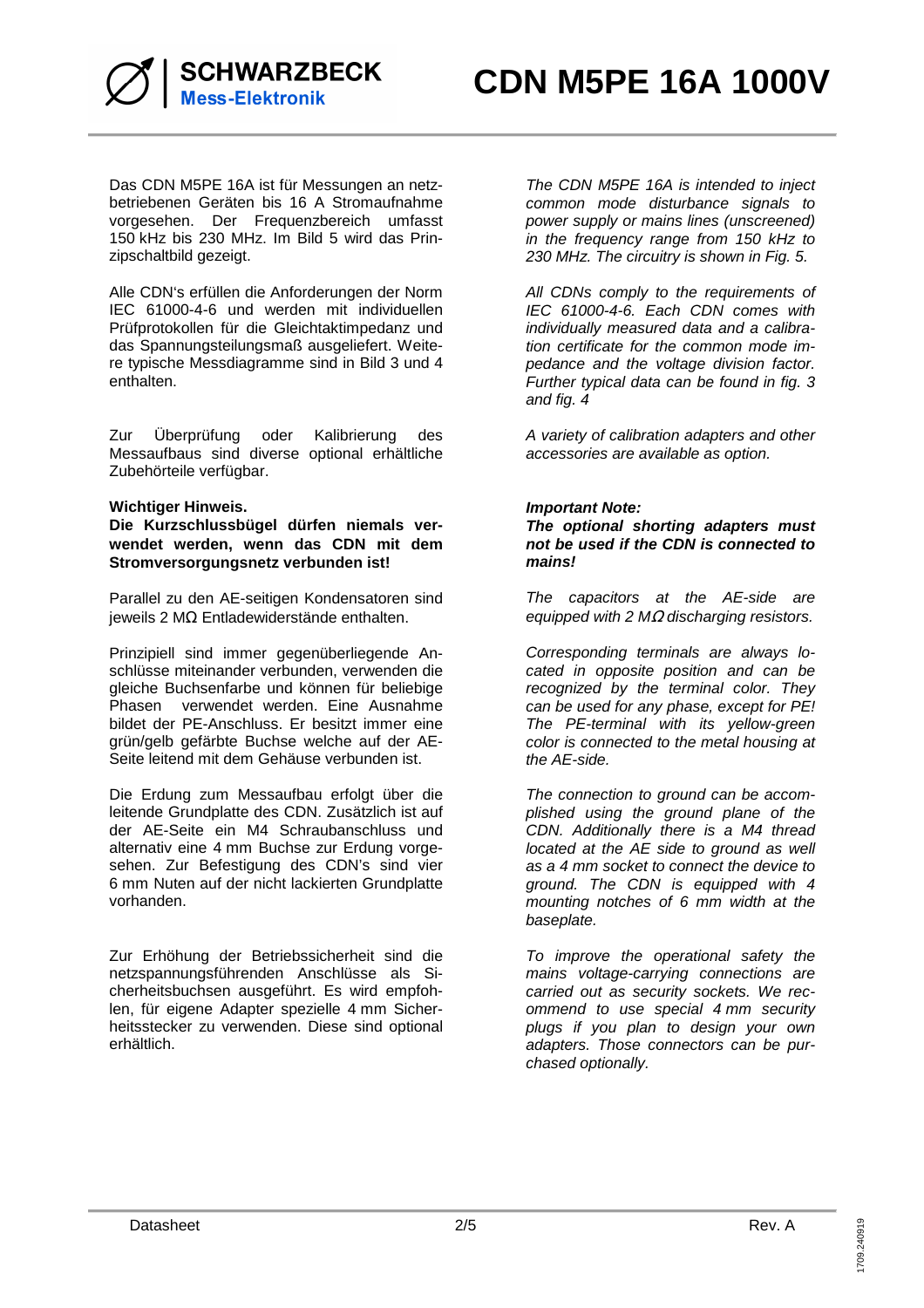

**SCHWARZBECK**<br>Mess-Elektronik

**Bild 2: typ. Phasengang EuT Port, (Gleichtakt) Fig. 2: typ. phase EuT-port, (common mode)**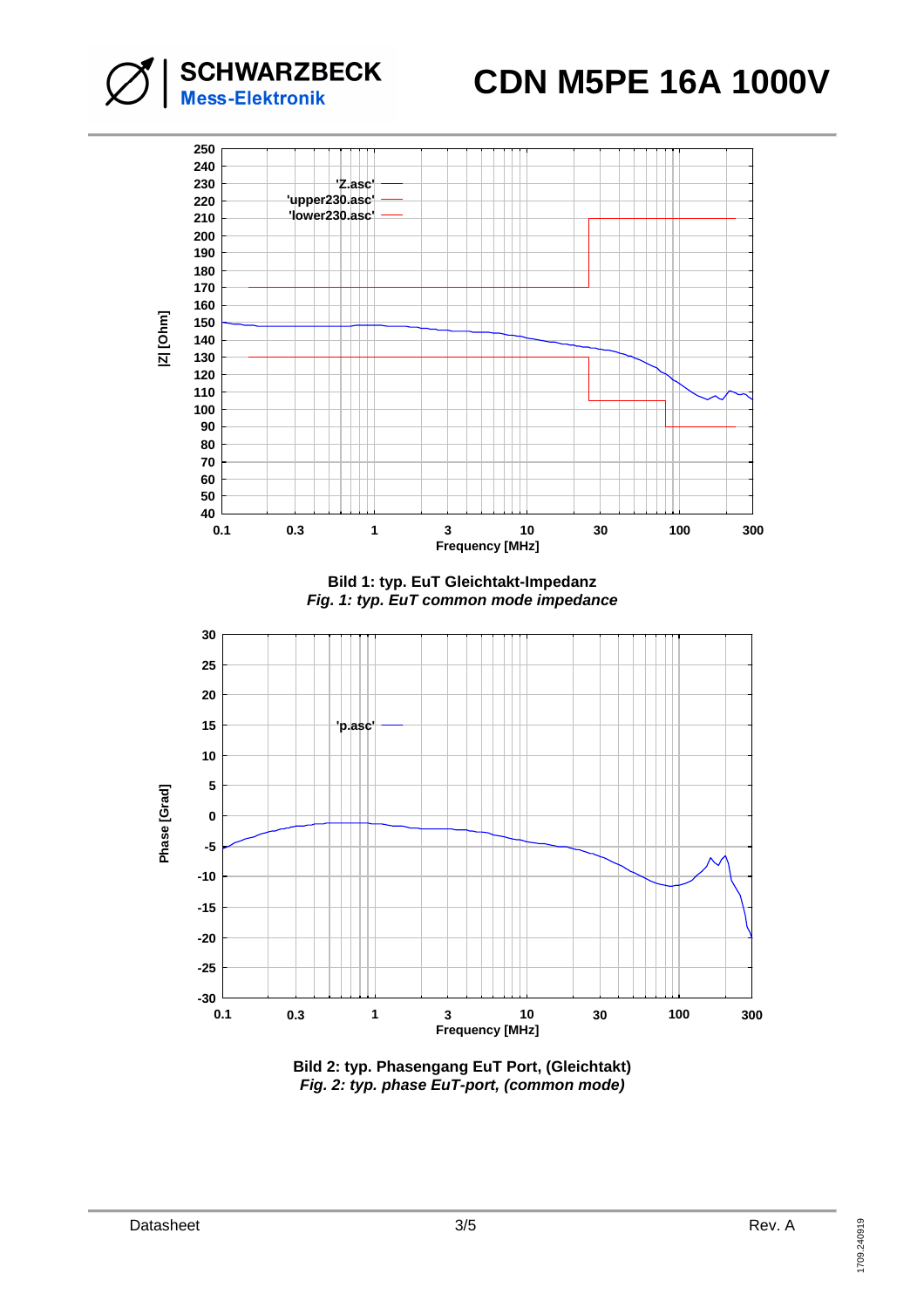# **CDN M5PE 16A 1000V**





**Bild 3: typ. Spannungsteilungsfaktor HF-Port zu EuT-Port Fig. 3: typ. voltage division factor RF-port to EuT-port** 



**Bild 4: typ. Isolation zwischen AE- und HF-Port Fig. 4: typ. isolation between AE and RF-Port**